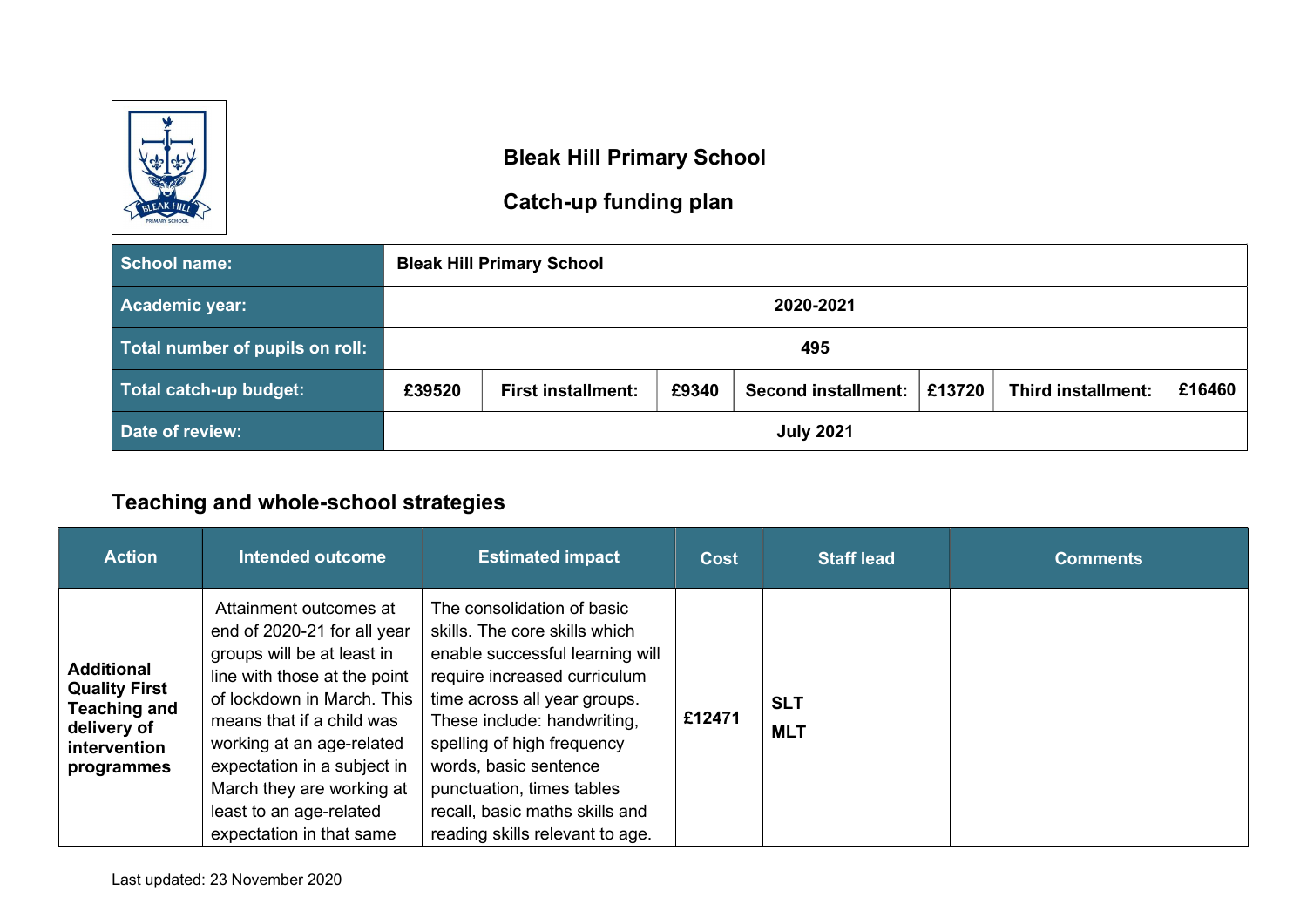|                                                                                                                               | subject by the end of the<br>year. • By the end of the<br>2021-22 year, attainment<br>outcomes for all year<br>groups will be at least in<br>line with those at the end<br>of the 2019-20 year. $\cdot$ The<br>mental health needs of<br>pupils that have arisen as<br>a result of the pandemic<br>are met and supported by<br>the school. | Assessment of learning and of<br>basic skills will identify major<br>gaps.                                                                                                                     |       |  |
|-------------------------------------------------------------------------------------------------------------------------------|--------------------------------------------------------------------------------------------------------------------------------------------------------------------------------------------------------------------------------------------------------------------------------------------------------------------------------------------|------------------------------------------------------------------------------------------------------------------------------------------------------------------------------------------------|-------|--|
| <b>TLR Temporary</b><br>Posts of<br><b>English and</b><br><b>Maths</b><br><b>Recovery</b><br>positions                        | <b>English and Maths</b><br>Recovery Leads to identify<br>aspects of their subject<br>which need focus following<br>missed learning. Leads to<br>monitor the delivery of<br>these aspects in each year<br>group. To identify any<br>appropriate training for<br>colleagues. To feedback<br>to the SLT and governing<br>body.               | Identified gaps in learning to<br>be closed. Progress is<br>accelerated term by term to<br>ensure pupils are able to<br>access age appropriate<br>learning resources and<br>teaching/learning. | £5746 |  |
| <b>Curriculum</b><br>coverage<br>analysed and<br>clear plans in<br>place for catch<br>up elements<br>identified and<br>taught | Teachers to evaluate their<br>year group curriculum to<br>identify any gaps in<br>learning. Curriculum plans<br>are adapted to ensure all<br>identified areas included.                                                                                                                                                                    | Identified gaps in learning to<br>be closed. Progress is<br>accelerated term by term to<br>ensure pupils are able to<br>access age appropriate<br>learning resources and<br>teaching/learning. | £1100 |  |
|                                                                                                                               | <b>Total spend:</b>                                                                                                                                                                                                                                                                                                                        |                                                                                                                                                                                                |       |  |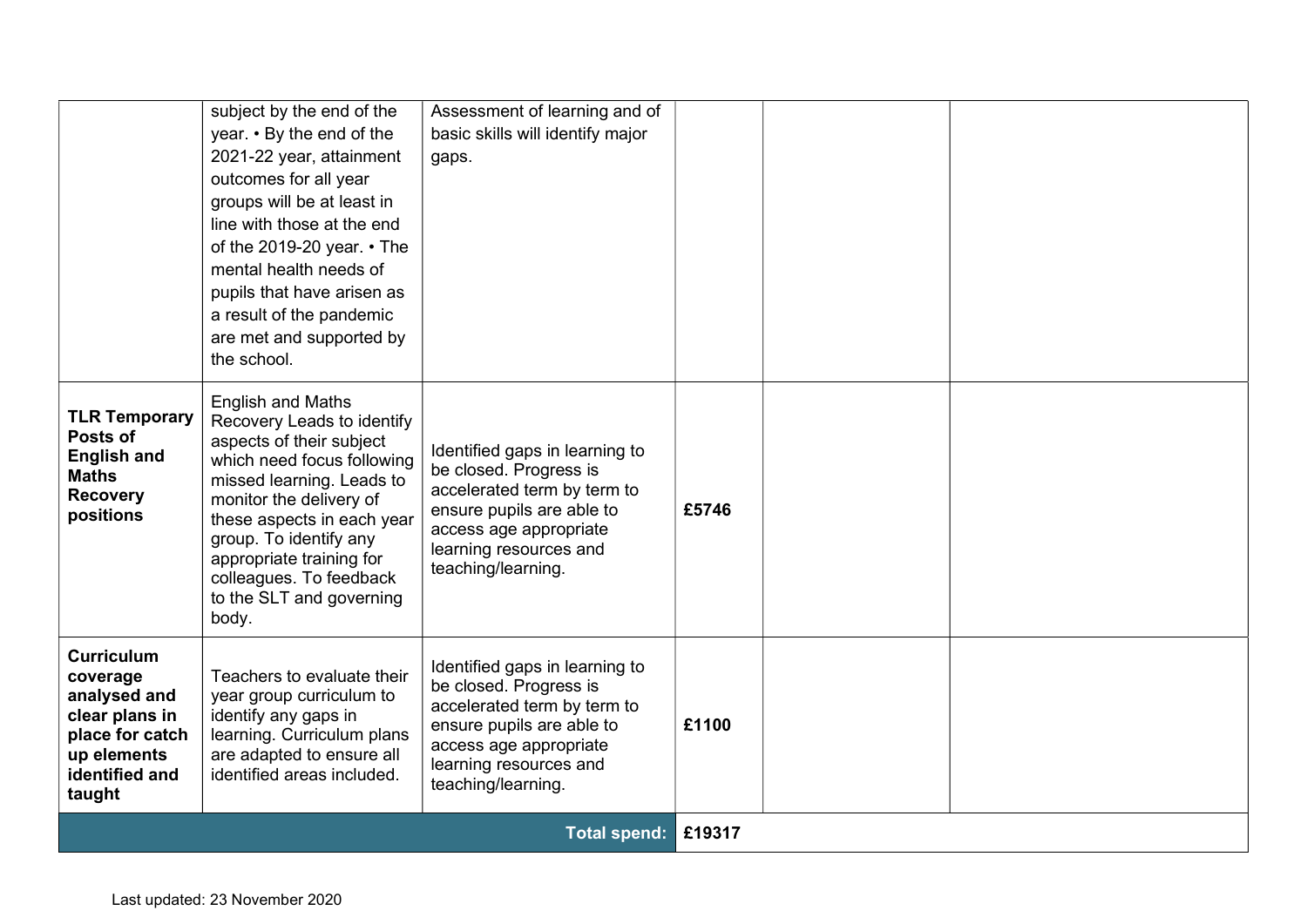# Targeted support

| <b>Action</b>                                               | <b>Intended outcome</b>                                                                                                                                                                                                                                                                                                                        | <b>Estimated impact</b>                                                                                                                                                                 | <b>Cost</b> | <b>Staff lead</b>                     | <b>Comments</b> |
|-------------------------------------------------------------|------------------------------------------------------------------------------------------------------------------------------------------------------------------------------------------------------------------------------------------------------------------------------------------------------------------------------------------------|-----------------------------------------------------------------------------------------------------------------------------------------------------------------------------------------|-------------|---------------------------------------|-----------------|
| <b>Tapestry</b><br>Leasing<br>laptop every<br>class teacher | Teachers to be confident<br>in using Tapestry to<br>communicate with parents.<br>Where remote learning is<br>required Tapestry is used<br>to explain learning and to<br>give feedback. Tapestry<br>used to celebrate<br>achievements both from<br>school and home. To<br>promote high engagement<br>from families with<br>children's learning. | Almost all children engage with<br>remote learning and parents<br>receive feedback on their<br>child's progress. Parents and<br>children feel connected with<br>school.                 | £4055       | <b>TLR role holders</b>               |                 |
| <b>Collins online</b><br>books                              | All EYFS and KS1 children<br>have access to reading<br>books which are matched<br>appropriately to the child's<br>ability.                                                                                                                                                                                                                     | Children make progress with<br>reading during times of remote<br>learning.                                                                                                              | £400.00     | <b>English Lead and</b><br><b>DHT</b> |                 |
| <b>Accelerated</b><br><b>Reader</b>                         | AR will allow teachers to<br>carefully monitor the<br>independent reading and<br>progress of KS2 children.<br>The library will be well<br>stocked with high quality<br>texts both fiction and non-<br>fiction covering the range<br>of reading ability at KS2.                                                                                 | Children make progress with<br>reading. Identified children<br>tracked closely. Children's<br>reading achievements<br>celebrated and millionaire<br>badges and certificates<br>awarded. | £3000.00    | <b>English lead and</b><br><b>DHT</b> |                 |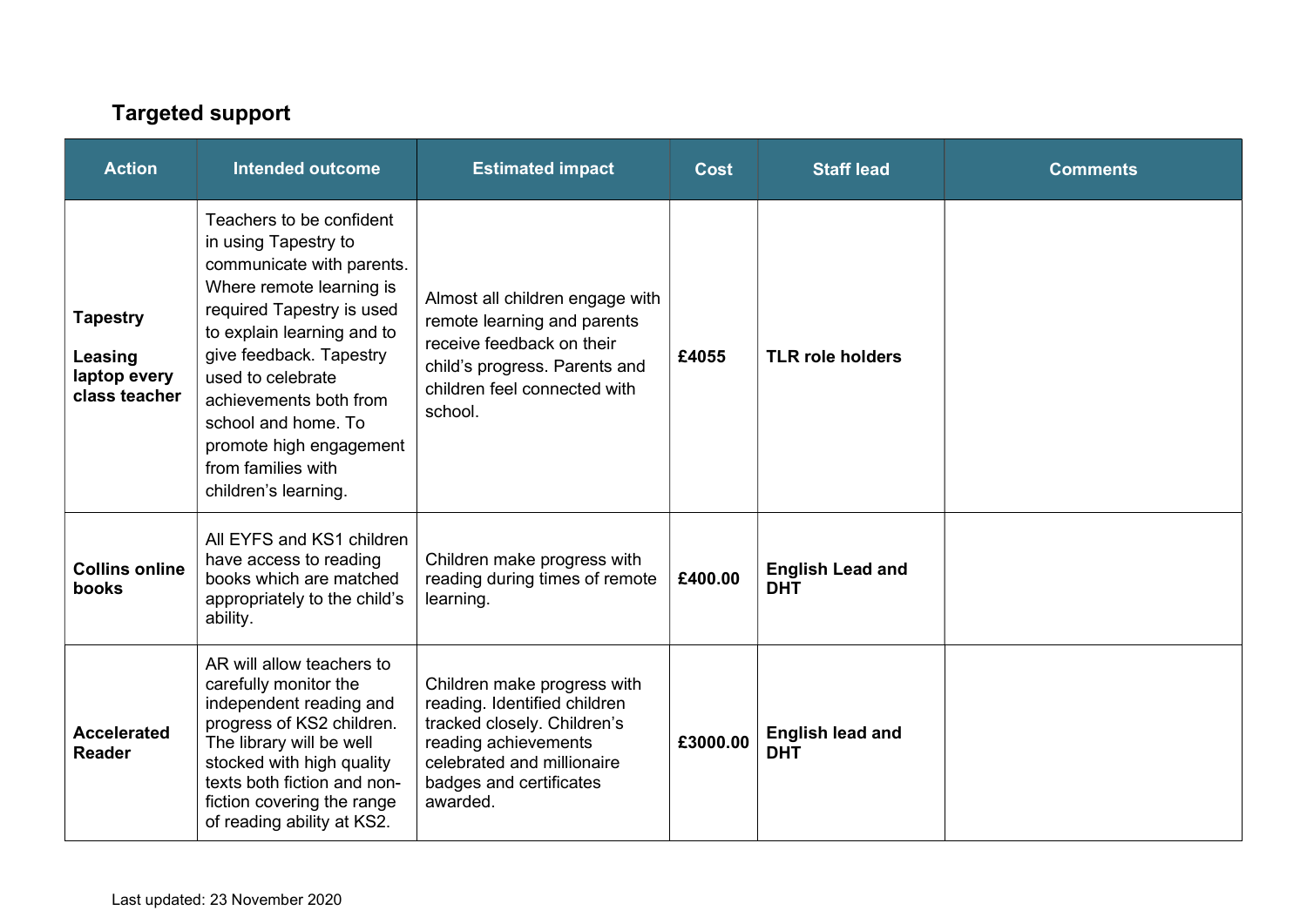| <b>Online well-</b><br>being training<br>for staff<br>members | Staff build connections<br>and relationships with<br>colleagues and pupils<br>which will provide the<br>basis for engagement,<br>emotional well-being and<br>readiness to learn.<br>All staff feel safe which<br>reduces the impact of<br>stress and anxiety and all<br>will be able to think, plan,<br>engage and learn | Staff able to deal with<br>challenges. The school<br>community thrives and takes<br>care of its staff.<br>Colleagues are supported and<br>encouraged to show<br>compassion and kindness to<br>themselves and others.<br>School staff are proactive and<br>look after their own wellbeing<br>and self-care | £2200 | <b>SLT</b> |  |
|---------------------------------------------------------------|--------------------------------------------------------------------------------------------------------------------------------------------------------------------------------------------------------------------------------------------------------------------------------------------------------------------------|-----------------------------------------------------------------------------------------------------------------------------------------------------------------------------------------------------------------------------------------------------------------------------------------------------------|-------|------------|--|
| Total spend:                                                  |                                                                                                                                                                                                                                                                                                                          |                                                                                                                                                                                                                                                                                                           | £9655 |            |  |

# Wider strategies

| <b>Action</b>           | <b>Intended outcome</b>                                                                                                                                                                                                                | <b>Estimated impact</b>                                                                                                        | <b>Cost</b> | <b>Staff lead</b>                 | <b>Comments</b> |
|-------------------------|----------------------------------------------------------------------------------------------------------------------------------------------------------------------------------------------------------------------------------------|--------------------------------------------------------------------------------------------------------------------------------|-------------|-----------------------------------|-----------------|
| <b>Pastoral Support</b> | All children to feel safe<br>and happy in school.<br>Children's health and<br>wellbeing is<br>recognised by all staff<br>as being of paramount<br>importance to ensure<br>children engage in<br>school and fulfill their<br>potential. | Attendance to be above<br>National expectations.<br>Children are happy in school<br>and making expected or<br>better progress. | £3500       | <b>SLT and Pastoral</b><br>Leader |                 |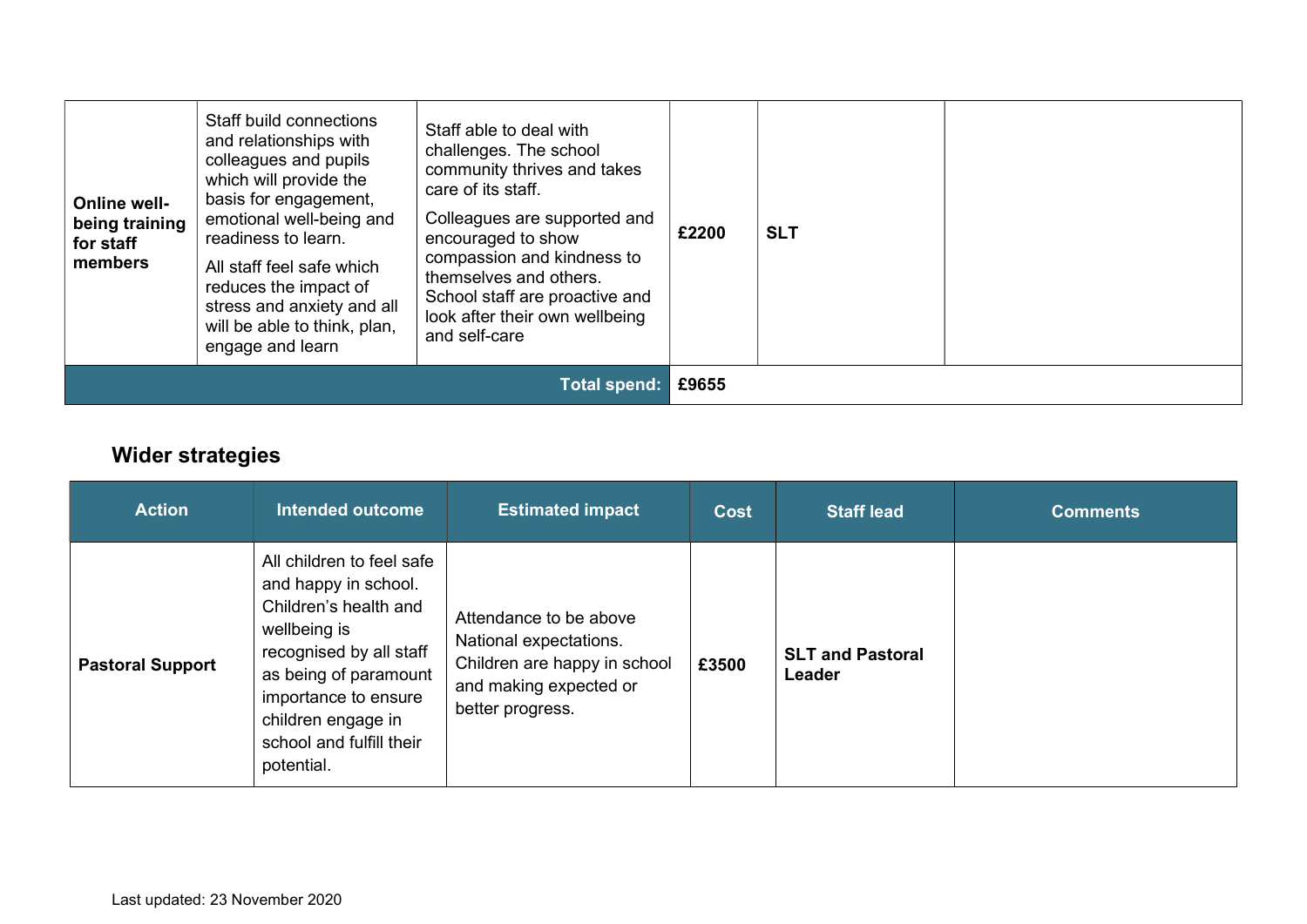| <b>Staff Meeting Time</b><br>Well being and<br>recovery curriculum                                                      | CPD for all staff to<br>enhance their<br>understanding of<br>children's mental<br>health, identifying<br>factors that contribute<br>to positive mental<br>health. CPD sessions<br>to evaluate curriculum<br>and plan for adaptions<br>to include any gaps<br>identified. | Staff are confident in<br>supporting children who need<br>support as they re-engage<br>with school life. All identified<br>gaps in curriculum are<br>addressed and taught.<br>The foundation subjects will<br>be planned with increasing<br>detail and consideration for<br>how pre-requisite knowledge<br>will be taught alongside new<br>learning so that knowledge<br>gaps can be reduced. | £1100 | <b>SLT</b>     |  |
|-------------------------------------------------------------------------------------------------------------------------|--------------------------------------------------------------------------------------------------------------------------------------------------------------------------------------------------------------------------------------------------------------------------|-----------------------------------------------------------------------------------------------------------------------------------------------------------------------------------------------------------------------------------------------------------------------------------------------------------------------------------------------------------------------------------------------|-------|----------------|--|
| <b>Pupil Progress</b><br><b>Meetings/actions</b><br>amended                                                             | <b>Pupil Progress</b><br>documentation<br>amended to carefully<br>track children's mental<br>health as well as<br>academic<br>achievements.                                                                                                                              | Strategies in place to support<br>children with identified<br>emotional or academic needs<br>to allow children to achieve<br>their potential in learning.                                                                                                                                                                                                                                     | £1100 | <b>SLT</b>     |  |
| <b>Future Gym</b><br>commitment<br>increased to<br>promote wellbeing<br>and physical fitness<br><b>Daily Mile Track</b> | Future Gym to work<br>with every year group<br>once a week to provide<br>quality CPD for staff.<br>Future Gym deliver<br>high quality sessions<br>where children of all<br>abilities are engaged<br>and challenged.                                                      | <b>Teachers increased</b><br>confidence in the delivery of<br>pe. Children fully engaged in<br>pe lessons and making<br>progress with skills.                                                                                                                                                                                                                                                 | £3098 | <b>PE Lead</b> |  |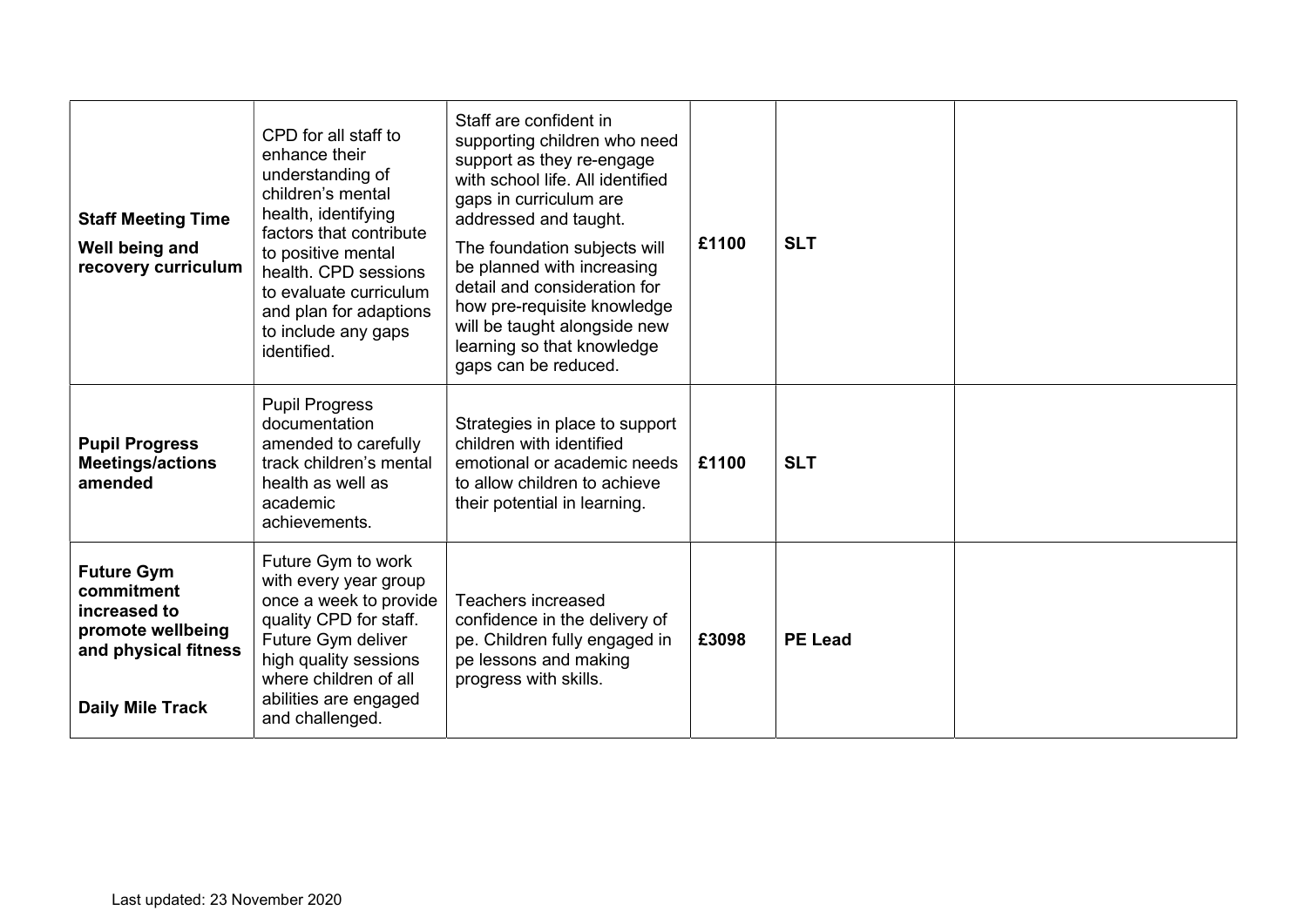| Technology/pastoral<br>support for<br>identified parents                                                          | Teachers identify<br>families who are<br>finding it difficult to<br>engage with remote<br>learning and the<br>details recorded on<br>CPOMS. SLT to plan<br>with teachers the<br>necessary support<br>required to ensure<br>children can access<br>remote learning. | All families given the support<br>needed to access remote<br>learning. Children engaged<br>with remote learning and<br>making progress.                                                                                                                                                                                             | £550   | <b>TLR role holders</b><br><b>School office team</b><br><b>SLT</b><br><b>Pastoral Leader</b> |  |
|-------------------------------------------------------------------------------------------------------------------|--------------------------------------------------------------------------------------------------------------------------------------------------------------------------------------------------------------------------------------------------------------------|-------------------------------------------------------------------------------------------------------------------------------------------------------------------------------------------------------------------------------------------------------------------------------------------------------------------------------------|--------|----------------------------------------------------------------------------------------------|--|
| <b>Enrichment</b><br>activities planned<br>and delivered to key<br>year groups once<br>restrictions had<br>eased. | Planned opportunities<br>both within the school<br>day and as extra-<br>curricular activities to<br>promote children<br>reconnecting with<br>school, developing<br>friendships and a<br>positive experience in<br>school.                                          | Children to settle back into<br>school, feeling happy as they<br>continue with friendships and<br>make new friendships. Pupil<br>voice and parental<br>communication demonstrate<br>children's positivity about<br>school.<br>Increased independence and<br>improved stamina,<br>concentration, resilience and<br>team work skills. | £1200  | <b>SLT</b>                                                                                   |  |
| <b>Total spend:</b>                                                                                               |                                                                                                                                                                                                                                                                    |                                                                                                                                                                                                                                                                                                                                     | £10548 |                                                                                              |  |

# Summary report

What is the overall impact of spending?